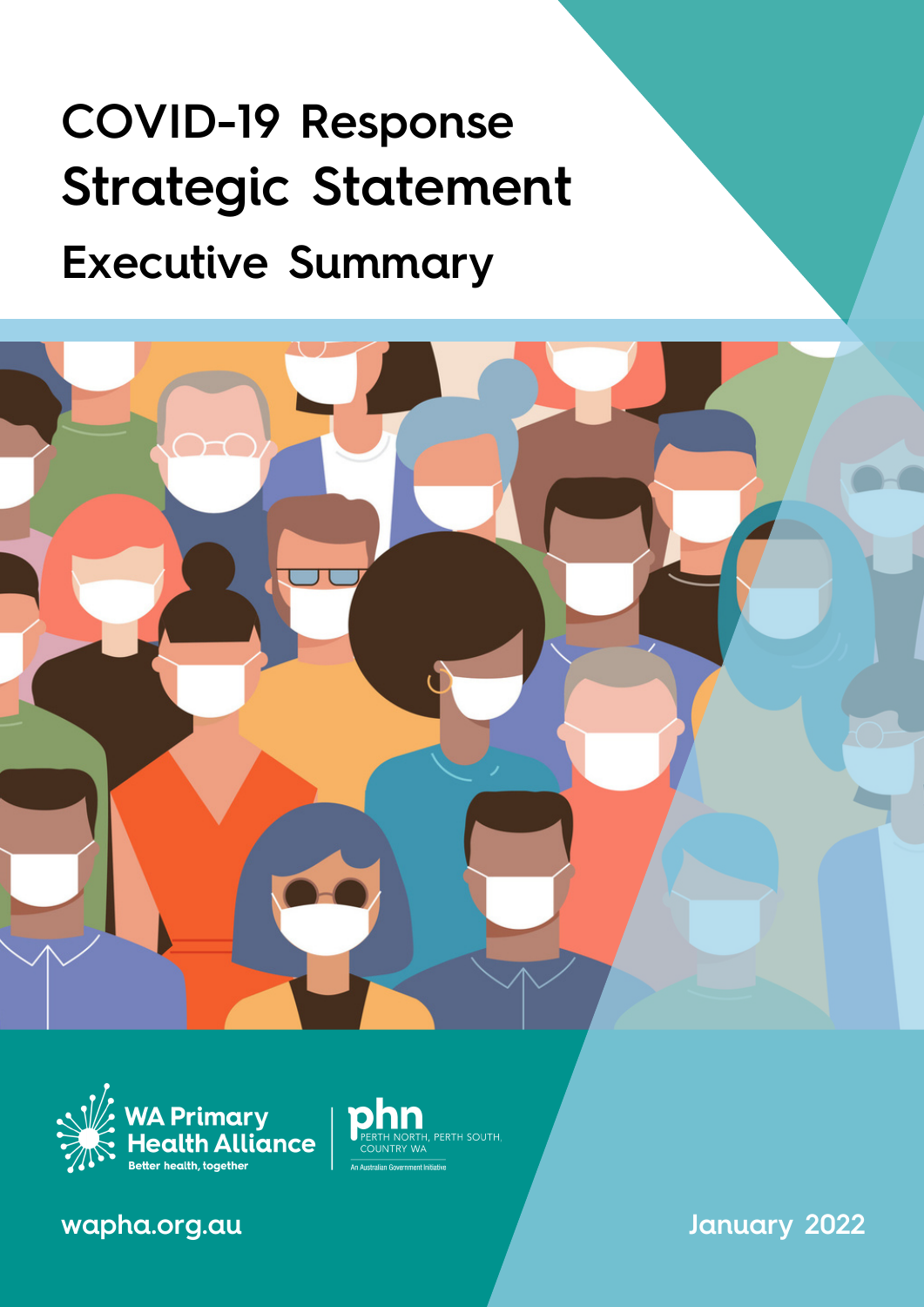## **Overview**

The management of COVID-19 in the primary care setting, including the critical partnership with general practice, will form an increased role in WA Health's system-wide response for COVID-19 management and care and the ongoing measures that support living with COVID-19 in WA as the disease spreads.

WA Primary Health Alliance's (WAPHA) Australian Government mandate is to support and strengthen primary care to manage an increase in COVID-19 cases as Australia starts to move into Phases B (vaccination transition) and C (vaccination consolidation) of the National Plan to transition Australia's COVID-19 response.

Noting the emerging nature of WA's health system response strategy, WAPHA's Strategic Statement will align to the State response as it is currently understood and will be regularly updated to reflect the emerging living with COVID-19 primary care context.

Current models of care and modes of care delivery will need to be scaled, expanded and supplemented with innovative and agile approaches that recognise the lessons learned within WA and through national and international experience over the past 18 months – and, especially with the emergence and spread of the Omicron variant.

**Read the full COVID-19 Primary Care Response Strategic [Statement.](https://www.wapha.org.au/wp-content/uploads/2022/01/COVID-19-Response.pdf)**

## Role of PHNs

The Australian Government has tasked Australia's 31 Primary Health Networks (PHNs) with leading five key primary care activity workstreams:

### **1. COVID-19 Positive Community Care Pathway**

Work in partnership with the WA Department of Health and Health Service Providers to develop a core COVID-19 Positive Community Care Pathway for Western Australia, with localisation as required. The Pathway will chart a clear plan on where and how COVID-19 positive Western Australians will be managed through primary and community care services, when care needs to be delivered through hospitals, including clear and rapid escalation arrangements.

### **2. Support for Primary Care from the National Medical Stockpile**

- Remain the primary coordination and communications channel for vaccination information to general practices, Commonwealth Vaccination Clinics, and residential aged care facilities as well as providing advice to the Australian Government Department of Health on emerging issues via regular surveying of general practices;
- Identify vulnerable groups of people who may experience difficulty in accessing vaccination and commission primary care providers to provide these services;
- Coordinate the provision of personal protective equipment bundles to general practices which intend to treat COVID-19 positive patients face to face until a national distribution service is established;
- Commission a provider for respirator fit testing for general practices and Aboriginal Medical Services; and
- Provide an ordering service for pulse oximeters for general practices and General Practice Respiratory Clinics (GPRCs) which have agreed to care for COVID-19 positive patients isolating at home.
- **3. PHN Commissioned Home Visits by clinicians to prevent avoidable hospitalisations**
- Procure a clinical service provider or providers, including but not limited to, medical deputising services, nurse practitioners and practice nurses, to undertake home visits to provide care to COVID-19 positive patients where their GP does not have capacity or where a person does not have a managing GP.
- **4. Provision of up to date and reliable information and resources for general practice**
- Continue to support WA's general practices with information, resources and advice on a range of clinical and business topics.
- **5. Extension of the role and reach of General Practice Respiratory Clinics**
- Conduct a refresh of GPRCs which includes expansion of services into the afterhours (including weekend) period.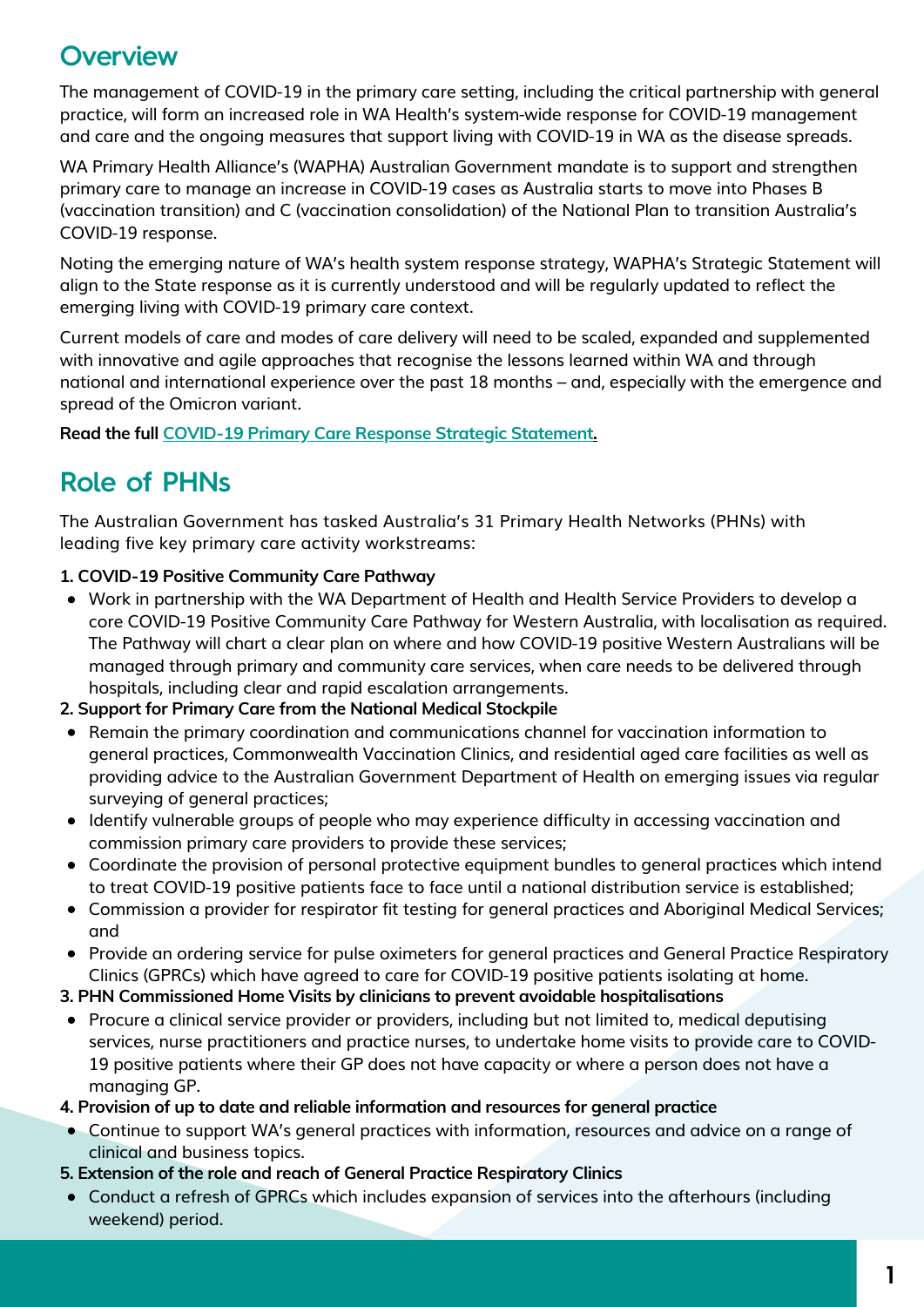## **Principles**

In implementing the COVID-19 PHN workstreams in WA, WAPHA will:

- Align our effort to the Quadruple Aim of Healthcare
- Keep patients, carers and the community at the centre of what we do
- Leverage existing effort and avoid duplication
- Share information to ensure continuity of care and public safety
- Build genuine partnerships
- Be ready to adapt and collaborate to co-design new and innovative models of care
- Create a safe learning environment and culture to enable us to adapt
- Be guided by the Australian Government COVID-19 primary care response mandate for PHNs

## Enablers

#### **HealthPathways**

Create and update COVID-19 HealthPathways giving WA GPs and hospital-based specialists access to referral protocols intended to ensure limited delays in COVID-19 positive patients selfisolating and reduce spread within the community and households.

#### **Support for Commissioned Service Providers**

Continue to provide advice and support to people working in our commissioned services during the COVID-19 pandemic, including advice on government mandated directions and policy measures, planning support, workforce management and wellbeing, HealthPathways and webinars.

### **Digital Health**

- Assist general practice to understand, and use, digital health solutions in a meaningful way throughout the COVID-19 pandemic, including telehealth, e-prescribing, My Health Record and secure messaging.
- Support digital readiness and response within our commissioned service providers.

#### **Planning for Longer Term Care to Manage Impact of COVID-19 in the WA Community**

Monitor, understand, and support general practice and commissioned service providers to address the ongoing population health impacts of the COVID-19 pandemic, including but not limited to, longer term mental and physical health conditions, management of chronic conditions, promotion of health screening, family and domestic violence and promoting social isolation programs.

#### **Stakeholder Engagement**

- Prioritise engagement based on our Stakeholder Engagement Framework, noting effective engagement will not look the same for every stakeholder or every situation.
- Use existing advisory and reference groups where possible, and, where required, establish purpose specific, time limited advisory and/or reference groups to inform COVID-19 pathways, models of care and a one system approach to Living with COVID-19.

### **COVID-19 Case Modelling**

Continue to monitor the commonalities, discrepancies and inconsistencies between Commonwealth and State Government modelling, to ensure our primary care response planning is informed by sound data and contextual information, and is regularly reviewed and adjusted in response to the dynamic environment.

#### **Communications**

Focus on priority target groups and priority communications activities, to ensure we are investing our time and effort where our communications will have most impact and remain within our scope as determined by the Australian Government.

#### **Advocacy**

Continue our role as an advocate in the system, including drawing on WAPHA's unique understanding of the population and providers in WA's metropolitan and country regions and those populations at higher risk of COVID-19 and the associated longer-term impacts.